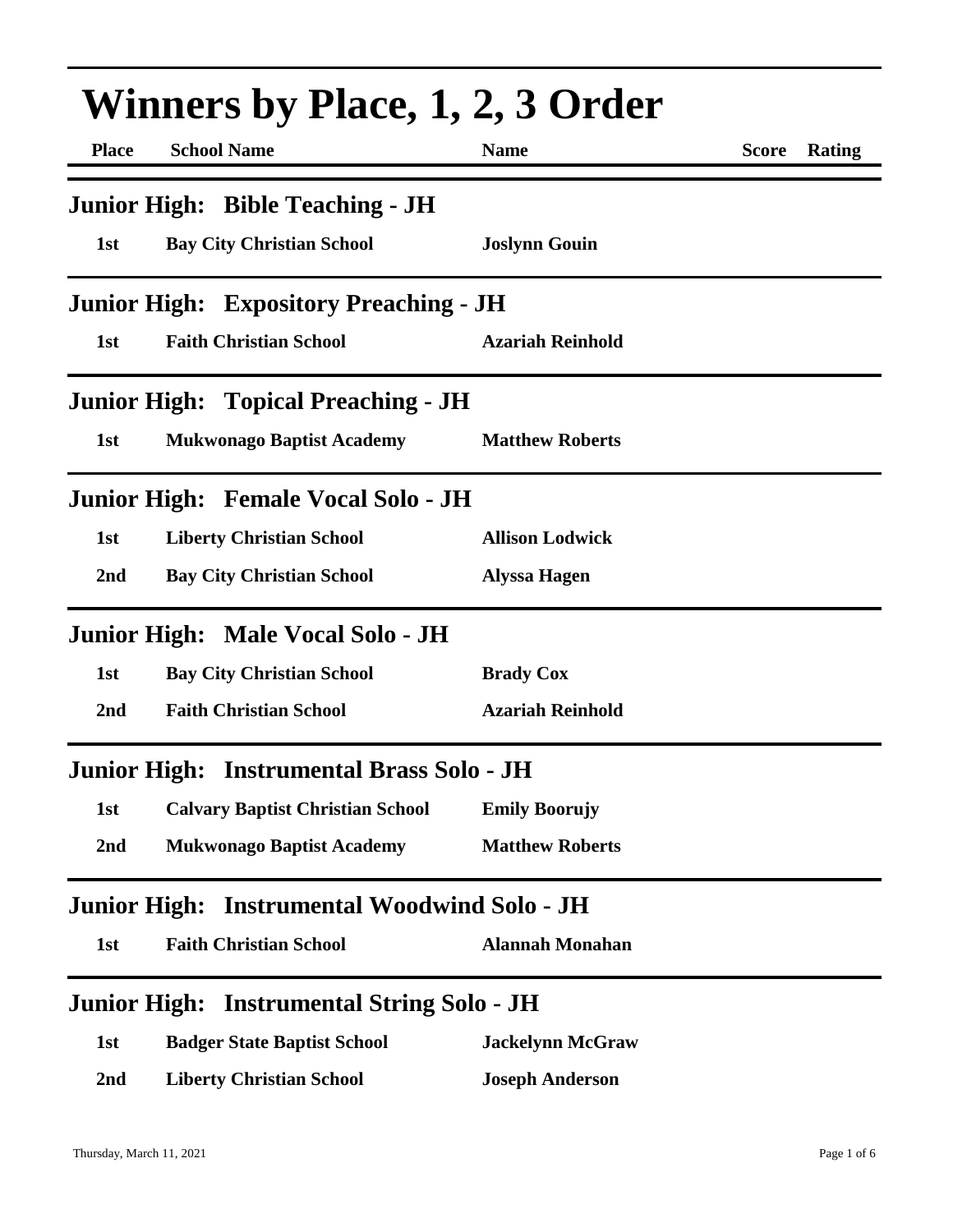| <b>Place</b>        | <b>Winners by Place, 1, 2, 3 Order</b><br><b>School Name</b> | <b>Name</b>              | <b>Rating</b><br><b>Score</b> |
|---------------------|--------------------------------------------------------------|--------------------------|-------------------------------|
|                     | Junior High: Sacred Piano Solo - JH                          |                          |                               |
| 1st                 | <b>Calvary Baptist Christian School</b>                      | <b>Samantha Prigge</b>   |                               |
| 2nd                 | <b>Calvary Baptist Christian School</b>                      | <b>William Alsup</b>     |                               |
|                     | Junior High: Classical Piano Solo - JH                       |                          |                               |
| 1st                 | <b>Bay City Christian School</b>                             | Elijah Yakovenko         |                               |
| 2nd                 | <b>Liberty Christian School</b>                              | <b>Joseph Anderson</b>   |                               |
|                     | Junior High: Small Vocal Ensemble - JH                       |                          |                               |
| 1st                 | <b>Calvary Baptist Christian School</b>                      | <b>CBCS</b> Quartet      |                               |
| 2nd                 | <b>Bay City Christian School</b>                             | <b>Bay City JH Girls</b> |                               |
|                     | Junior High: Large Vocal Ensemble - JH                       |                          |                               |
| 1st                 | <b>Bay City Christian School</b>                             | <b>Bay City JH Mixed</b> |                               |
| 2nd                 | <b>Faith Christian School</b>                                | <b>FCS II</b>            |                               |
|                     | Junior High: Choir - JH                                      |                          |                               |
| 1st                 | <b>Calvary Baptist Christian School</b>                      | <b>CBCS Choir</b>        |                               |
|                     | Junior High: Small Instr. Ensemble - JH                      |                          |                               |
| 1st                 | <b>Calvary Baptist Christian School</b>                      | <b>CBCS Brass Duet</b>   |                               |
|                     | Junior High: Orchestra/Band - JH                             |                          |                               |
| 1st                 | <b>Calvary Baptist Christian School</b>                      | <b>CBCS Band</b>         |                               |
| <b>Junior High:</b> | Handbell/Handchime Choir - JH                                |                          |                               |
| 1st                 | <b>Faith Christian School</b>                                | <b>FCS JH</b>            |                               |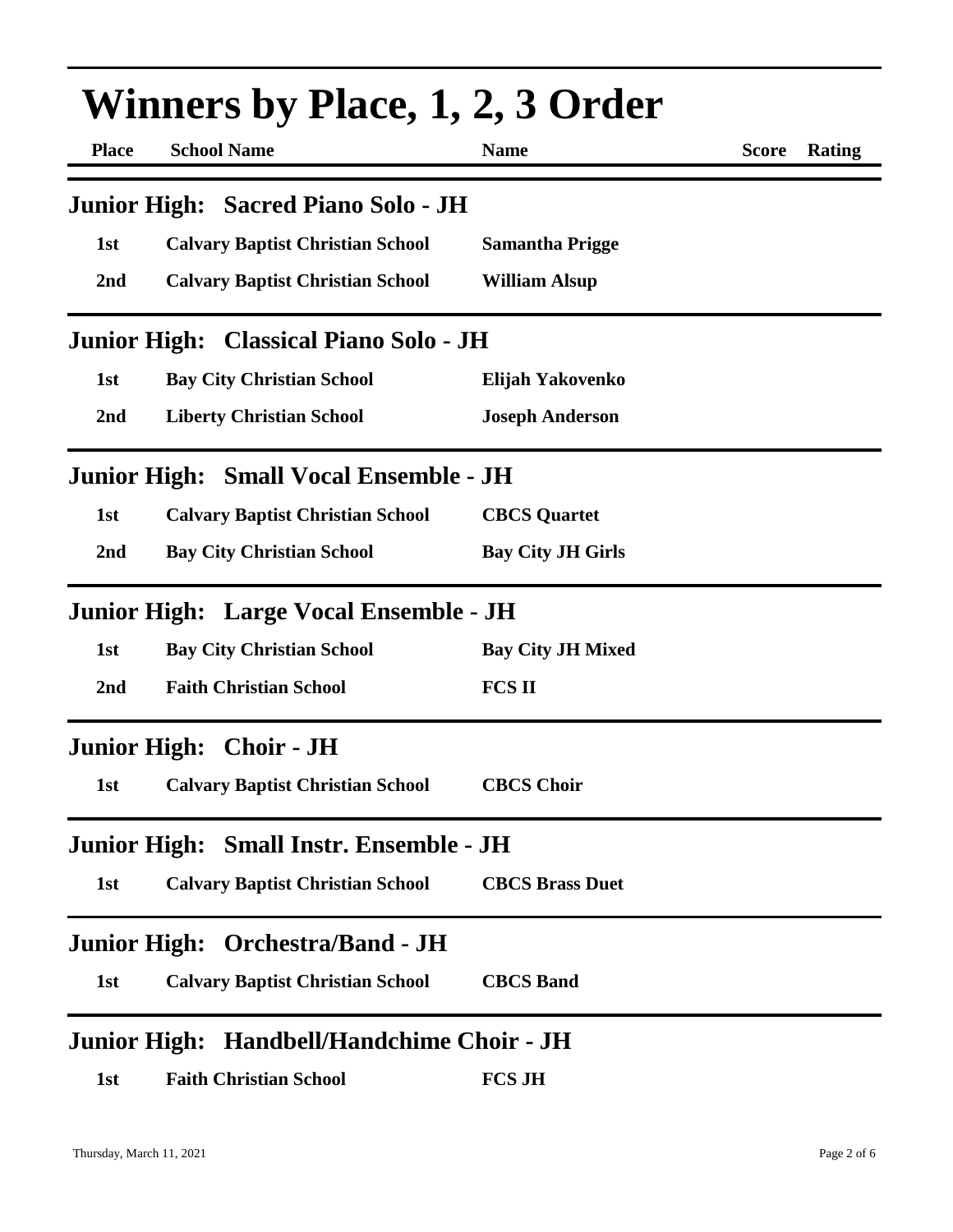| Winners by Place, 1, 2, 3 Order |                                                        |                          |                        |  |
|---------------------------------|--------------------------------------------------------|--------------------------|------------------------|--|
| <b>Place</b>                    | <b>School Name</b>                                     | <b>Name</b>              | <b>Score</b><br>Rating |  |
|                                 | Junior High: Sacred/Classical Piano Duet - JH          |                          |                        |  |
| 1st                             | <b>Calvary Baptist Christian School</b>                | Prigge/Boorujy           |                        |  |
| 2nd                             | <b>Mukwonago Baptist Academy</b>                       | Gulczynski/Gulczynski    |                        |  |
|                                 | Junior High: Dramatic Interpretation - JH              |                          |                        |  |
| 1st                             | <b>Faith Christian School</b>                          | <b>Annabelle Loos</b>    |                        |  |
|                                 | <b>Junior High: Oral Interpretation of Poetry - JH</b> |                          |                        |  |
| 1st                             | <b>Faith Christian School</b>                          | <b>Larissa Sailer</b>    |                        |  |
| 2nd                             | <b>Calvary Baptist Christian School</b>                | <b>Gracie Uplinger</b>   |                        |  |
|                                 | Junior High: Religious Reading - JH                    |                          |                        |  |
| 1st                             | <b>Faith Christian School</b>                          | <b>Wesley Stith</b>      |                        |  |
| 2 <sub>nd</sub>                 | <b>Utica Christian School</b>                          | <b>Angelina Petrovic</b> |                        |  |
|                                 | Junior High: Humorous Interpretation - JH              |                          |                        |  |
| 1st                             | <b>Calvary Baptist Christian School</b>                | <b>William Alsup</b>     |                        |  |
| 2 <sub>nd</sub>                 | <b>Mukwonago Baptist Academy</b>                       | <b>Matthew Roberts</b>   |                        |  |
|                                 | <b>Junior High: Oral Interp of Scripture - JH</b>      |                          |                        |  |
| 1st                             | <b>Trinity Baptist School</b>                          | <b>Joey Schueller</b>    |                        |  |
| 2nd                             | <b>Academy of Excellence North</b>                     | <b>Khong Poe</b>         |                        |  |
|                                 | <b>Junior High: Duet Acting - JH</b>                   |                          |                        |  |
| 1st                             | <b>Calvary Baptist Christian School</b>                | Lazzell/Alsup            |                        |  |
| 2 <sub>nd</sub>                 | <b>Bay City Christian School</b>                       | Hagen / Saldana          |                        |  |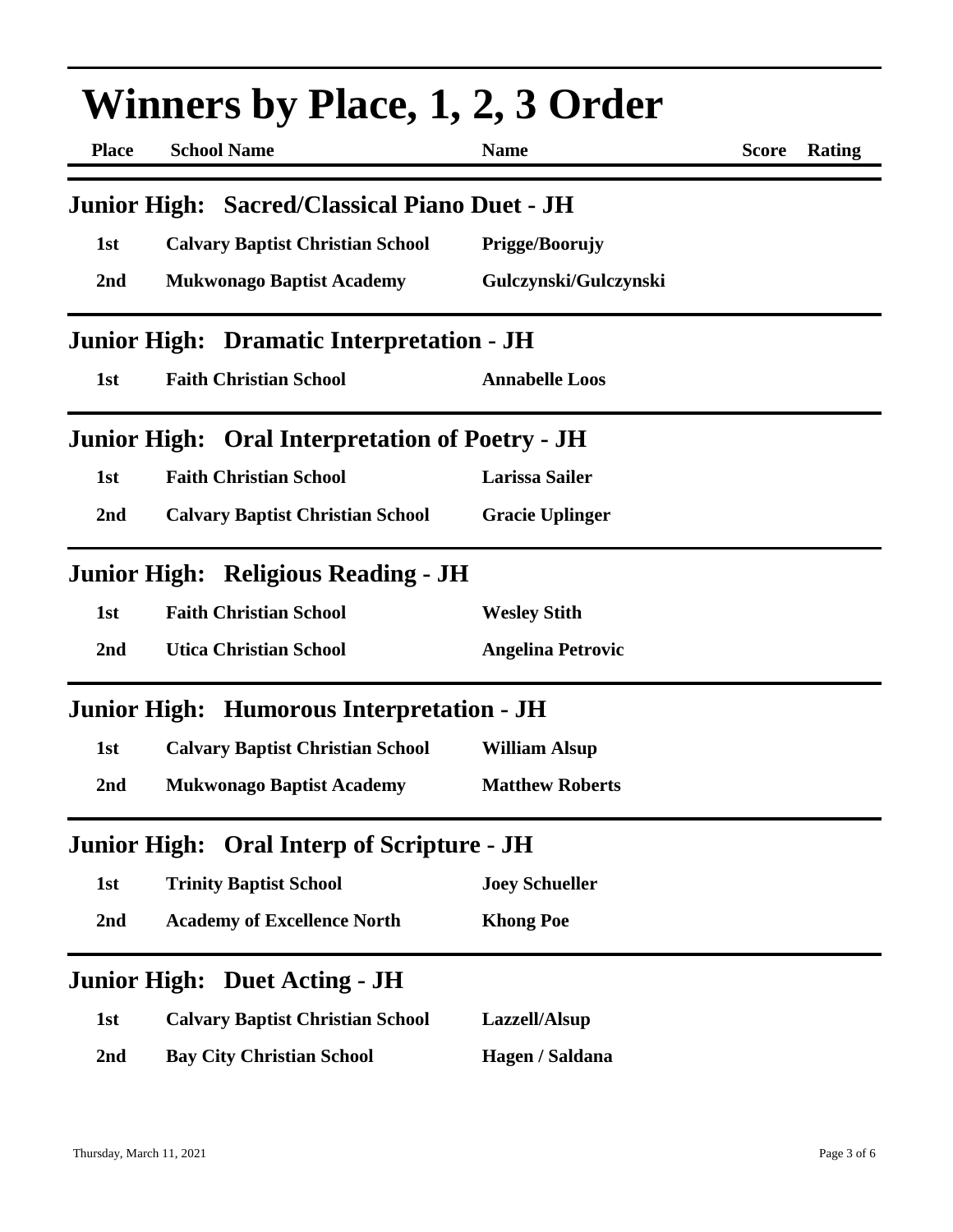| <b>Winners by Place, 1, 2, 3 Order</b> |                                                |                          |              |        |
|----------------------------------------|------------------------------------------------|--------------------------|--------------|--------|
| <b>Place</b>                           | <b>School Name</b>                             | <b>Name</b>              | <b>Score</b> | Rating |
|                                        | <b>Junior High: Calligraphy - JH</b>           |                          |              |        |
| 1st                                    | <b>Bay City Christian School</b>               | <b>Alyssa Hagen</b>      |              |        |
| 2nd                                    | <b>Academy of Excellence - Online</b>          | <b>Siegrid Rasmussen</b> |              |        |
|                                        | <b>Junior High: Monochromatic Drawing - JH</b> |                          |              |        |
| 1st                                    | <b>Calvary Baptist Christian School</b>        | <b>Gracie Uplinger</b>   |              |        |
| 2nd                                    | <b>Bay City Christian School</b>               | Miranda Engelbrecht      |              |        |
|                                        | <b>Junior High: Polychromatic Drawing - JH</b> |                          |              |        |
| 1st                                    | <b>Calvary Baptist Christian School</b>        | <b>Yanett Gallegos</b>   |              |        |
| 2nd                                    | <b>Calvary Baptist Christian School</b>        | <b>Claudia Mendoza</b>   |              |        |
|                                        | <b>Junior High: Watercolor - JH</b>            |                          |              |        |
| 1st                                    | <b>Academy of Excellence - Online</b>          | <b>Hannah Dudgeon</b>    |              |        |
| 2nd                                    | <b>Academy of Excellence - Online</b>          | <b>Siegrid Rasmussen</b> |              |        |
|                                        | <b>Junior High: Acrylic Painting - JH</b>      |                          |              |        |
| 1st                                    | <b>Academy of Excellence - Online</b>          | <b>Hannah Dudgeon</b>    |              |        |
| 2nd                                    | <b>Liberty Christian School</b>                | <b>Joseph Anderson</b>   |              |        |
| <b>Junior High:</b>                    | <b>Textiles - JH</b>                           |                          |              |        |
| 1st                                    | <b>Calvary Baptist Christian School</b>        | <b>Lindsay Davidson</b>  |              |        |
| 2nd                                    | <b>Calvary Baptist Christian School</b>        | <b>Heather Davidson</b>  |              |        |
|                                        | <b>Junior High: Crafts - JH</b>                |                          |              |        |
| 1st                                    | <b>Trinity Baptist School</b>                  | <b>Joey Schueller</b>    |              |        |
| 2nd                                    | <b>Badger State Baptist School</b>             | <b>Jackelynn McGraw</b>  |              |        |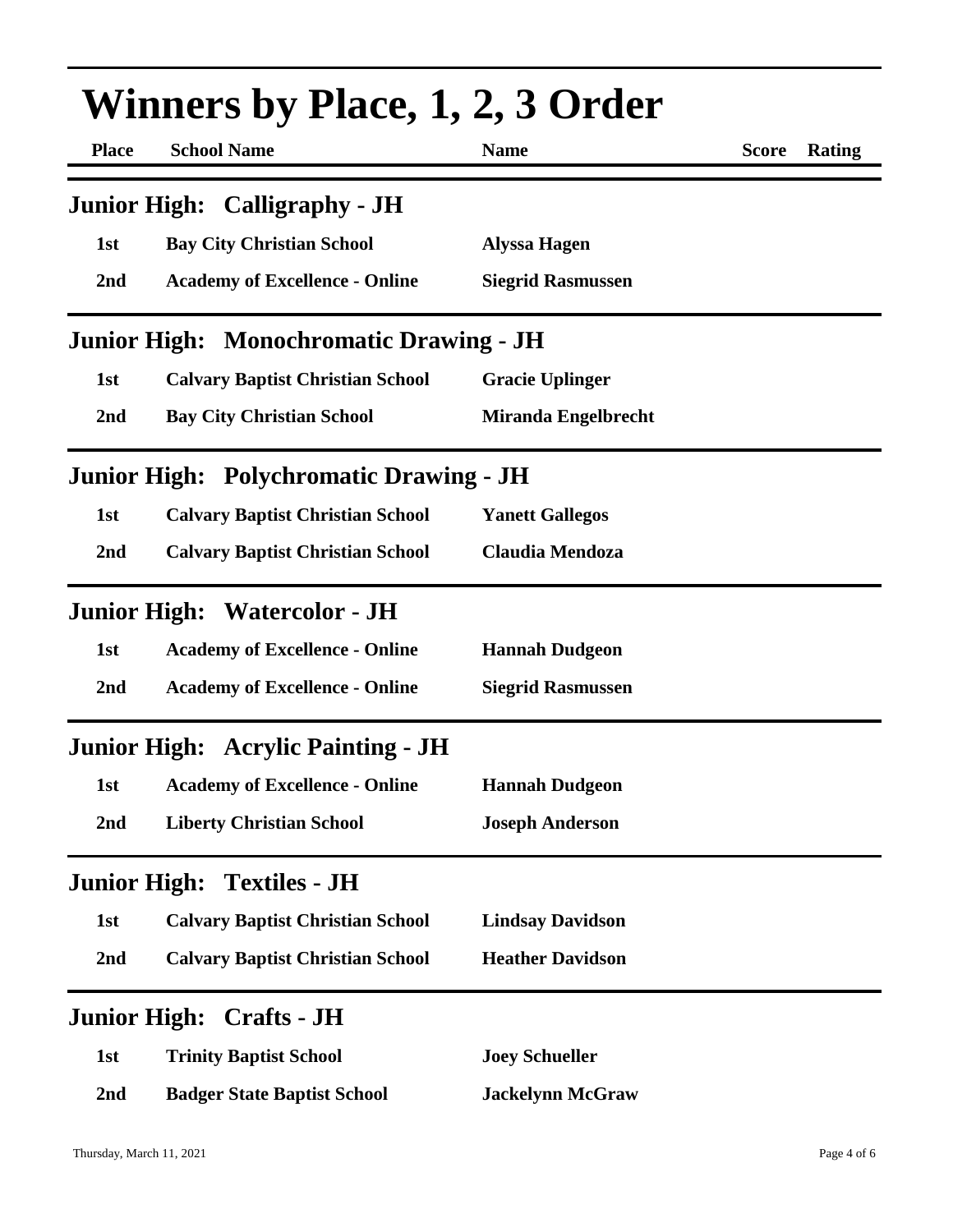| <b>Winners by Place, 1, 2, 3 Order</b> |                                                    |                          |                        |  |
|----------------------------------------|----------------------------------------------------|--------------------------|------------------------|--|
| <b>Place</b>                           | <b>School Name</b>                                 | <b>Name</b>              | Rating<br><b>Score</b> |  |
|                                        | Junior High: Digital Media - JH                    |                          |                        |  |
| 1st                                    | <b>Liberty Christian School</b>                    | <b>Joseph Anderson</b>   |                        |  |
|                                        | <b>Junior High: Woodworking - JH</b>               |                          |                        |  |
| 1st                                    | <b>Calvary Baptist Christian School</b>            | <b>Jeffrey Borchardt</b> |                        |  |
| 2nd                                    | <b>Calvary Baptist Christian School</b>            | <b>Sara Goeman</b>       |                        |  |
|                                        | Junior High: Still Life Photography - JH           |                          |                        |  |
| 1st                                    | <b>Faith Christian School</b>                      | <b>Dawson Eckstrom</b>   |                        |  |
| 2 <sub>nd</sub>                        | <b>Faith Christian School</b>                      | <b>Jordan Jeske</b>      |                        |  |
|                                        | Junior High: Landscapes/Arch Photo - JH            |                          |                        |  |
| 1st                                    | <b>Trinity Baptist School</b>                      | <b>Weston Shaeffer</b>   |                        |  |
| 2nd                                    | <b>Trinity Baptist School</b>                      | <b>Isaac Struska</b>     |                        |  |
|                                        | Junior High: People/Animal Photography - JH        |                          |                        |  |
| 1st                                    | <b>Bay City Christian School</b>                   | <b>Riley Hawkins</b>     |                        |  |
| 2nd                                    | <b>Waukesha Christian Academy</b>                  | <b>Jada Thomson</b>      |                        |  |
|                                        | <b>Junior High: Old Testament Survey Test - JH</b> |                          |                        |  |
| 1st                                    | <b>Calvary Baptist School</b>                      | Julia Fillinger          |                        |  |
| 2nd                                    | <b>Waukesha Christian Academy</b>                  | <b>Daniel Lange</b>      |                        |  |
|                                        | <b>Junior High: New Testament Survey Test - JH</b> |                          |                        |  |
| 1st                                    | <b>Mukwonago Baptist Academy</b>                   | <b>Matthew Roberts</b>   |                        |  |